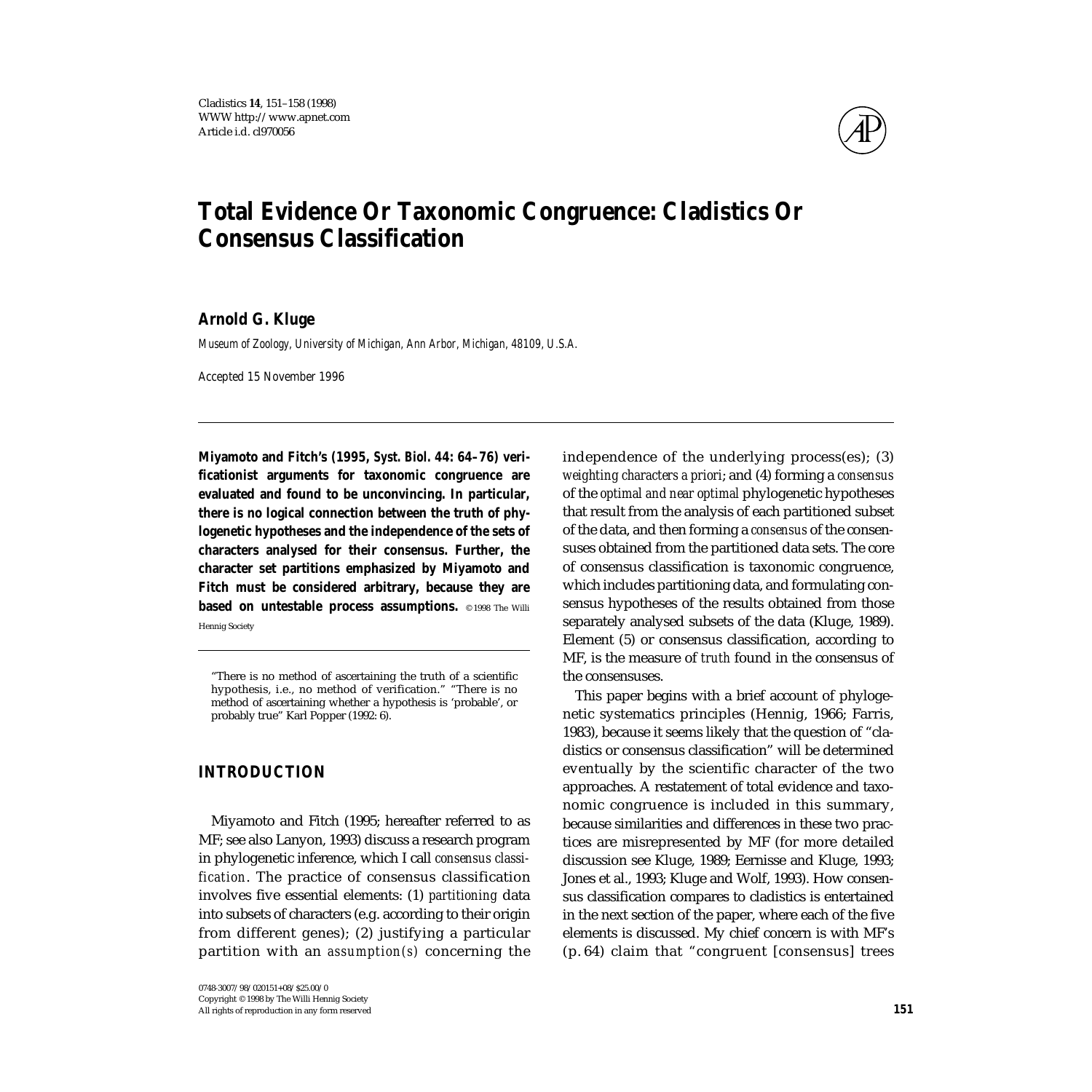obtained from analyses of independent data sets provide the best estimates of the true phylogeny for a group". I conclude by disputing the connection these authors make between "independent data sets" and "true phylogeny", that is, between *independence* and *truth*.

# **SOME PHYLOGENETIC SYSTEMATICS PRINCIPLES**

The scientific character of cladistics can be understood largely in terms of the logical probability of Popperian testability, the probability of a hypothesis in light of its tests (Popper, 1968, 1972a,b, 1992; Farris, 1983; Kluge, 1997). Cladograms are tested in the severest manner possible, in relation to their empirical content, and the degree to which a cladistic hypothesis has withstood these attempts at refutation constitutes its degree of corroboration. Refutation and corroboration are the alternative results of testing. Explanatory power is directly related to degree of corroboration through their formal relationship to severity of test. Number of ad hoc hypotheses is also connected to explanatory power; however, that relationship is complementary. It is the least refuted cladogram which is the most parsimonious pattern of sister-group relationships, the hypotheses of relationships which has maximal content and which minimizes requirements for ad hoc propositions of homoplasy. As Farris (1983: 18) emphasized, the potential to maximize explanatory power, that is being able to provide an explanation for the similarity of congruent shared derived traits as due to inheritance, is merely a consequence of minimizing requirements for ad hoc hypotheses of homoplasy.

Advocacy for total evidence follows from the ideal that a scientist can do no better than explain the data. Also, in terms of testability, cladists use all of the relevant available synapomorphies, the total evidence, when testing a phylogenetic hypothesis, because a statement describing the results of *multiple* tests (especially if the tests are independent) "will be less probable than a statement describing only some of the tests" (Popper, 1992: 247–248)—a multiple test result being more improbable, and accordingly *more severe*, than its component tests.

Unlike total evidence, taxonomic congruence involves partitioning the relevant available evidence and the most parsimonious cladograms resulting from the separate analyses of those subsets of the data are then judged for similarity of relationships. And, according to MF (p.67), "[a]s process partitions, the different evolutionary and biological properties of data sets make it more likely that the agreement among their topologies is the result of the true species phylogeny". As such, consensus classification is a neojustificationist (frequency probabilist) research program, one in which the truth of a hypothesis is sought through induction (consensus).

Contrary to various statements by MF (e.g. p.65 and elsewhere), consensus classification (taxonomic congruence) is similar to total evidence in that it uses cladistic parsimony to assess taxonomic relationships in each of the partitioned data sets. Thus, testability, the minimization of ad hoc requirements of homoplasy, and the assumption that the incongruent characters are independent, as parts of cladistic parsimony, can be viewed as relevant to *both* total evidence and taxonomic congruence. However, as pointed out by Kluge and Wolf (1993: 188, criticism 2), taxonomic congruence must then be considered an inconsistent methodology for hypothesizing relationships, because it involves the contradictory philosophies and operational criteria of cladistic parsimony and consensus, the former being refutationist in nature, the latter being one of verification (Kluge, 1997).

## **CLADISTICS OR CONSENSUS CLASSIFICATION**

Cladistics and consensus classification have little in common when it comes to testing phylogenetic hypotheses, and nothing at all in common when it comes to choosing among possible alternatives and judging the reliability of one's choice. The terms *reliability*, *accuracy* and *precision* are often used in promoting taxonomic congruence, and may be misunderstood by some as having the same meaning. For the purposes of this discussion, I take accuracy to mean conformity to truth; precision pertains to exactness, being definite, clear, and unambiguous; and reliability concerns being worthy of confidence. In these terms,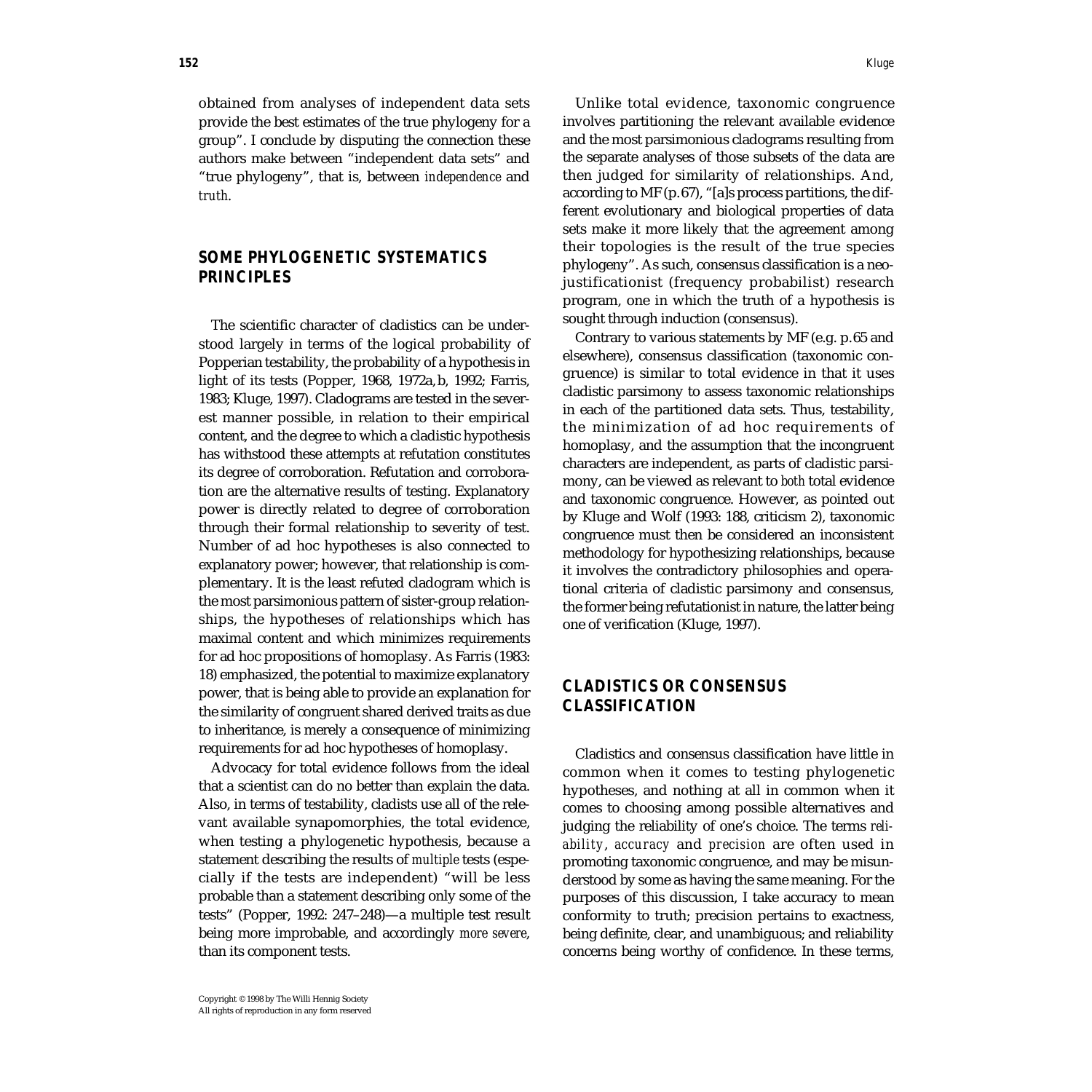precision has nothing to do necessarily with the truth (see also Hillis and Bull, 1993), and the importance of reliability in that connection depends on how confidence is understood (see below).

#### **The Perceived Problem**

Apparently, MF (p.69) intend consensus classification for a narrowly defined class of data, nucleotide sequences, and where they believe incongruence between gene and species trees indicates significant amounts of homoplasy, sufficient to overwhelm the signal of homology that points to phylogenetic truth. There are two issues in relating gene trees to the species tree, one conceptual, the other operational. Conceptually, equating gene trees to the species tree is an error of over-reduction (e.g. Moore, 1995), just as is equating cell lineages to the species tree (e.g. Donoghue, 1985; K. de Queiroz and Donoghue, 1988). The particular significance of that error was illustrated by Frost and Kluge (1994: 266) with an analogy to historical individuality. As they pointed out, "[i]f evaluated at the scalar level of cell lineages, any coherent organismal corpus is 'paraphyletic', inasmuch as some cells of the body are more closely related to cells outside of the body ... than to other cells within the body". Simply, gene and cell histories are non-transitive hierarchies, each having properties of its own which do not act equally at another hierarchical level, such as the species history.

To relate different kinds of scalar hierarchies, and scalar hierarchies to a specification hierarchy, such as a monophyletic taxonomy, requires an ontological "patch" (ad hocism, assumption; Frost and Kluge, 1994), and the discovery operation in question will determine the nature of that bridge. In phylogenetic inference, the "patch" might involve relating a gene tree (Moore, 1995), or set of congruent gene trees (MF), to the species tree, or the bridge between the two levels can involve assumptions having to do with nucleotide synapomorphies as potential homologues. In any case, there is a "patch", and the number and quality of the accompanying assumptions is important in choosing one discovery operation over another. In addition, whatever operation is undertaken, it must be able to evaluate the reliability of the gene and species trees.

#### **Partitioning Data**

The subdivision of data into subsets of characters (e.g. according to their origin from different genes), and their separate analysis with cladistic parsimony, defines consensus classification in operational terms. However, consider that there are a large number of possible ways in which a data set can be divided into two or more groups of characters, and it seems only reasonable to ask on what grounds one subdivision is to be preferred over any other, in the absence of knowledge of independent processes (see below; Kluge, 1989; Chippindale and Wiens, 1994). Is the separate analysis of different genes (e.g.  $\gamma^1$ -globin and 12S ribosomal RNA sequences) really to be determined by anything more than the differences in individual human interest, tradition or technology, which are the likely factors responsible for building those databases separately in the first place? Thus, the partitioning required by consensus classification is considered arbitrary.

There remains the concern for how partitioning relates to *data* (*characters*) *as evidence* for sister-group relationships (Kluge, 1989; see also Kluge and Wolf, 1993: 190, criticism 7). MF's (p.66) assertion that "all of the available information is analyzed on a data set by data set basis" is beside the point, because that argument fails to make the distinction between synapomorphies generally (characters) and evidence in particular, just those incongruent synapomorphies (homoplasies) which count against a phylogenetic hypothesis (Kluge, 1997). Also too general is A. de Queiroz et al.'s (1995: 659–660; see also Huelsenbeck et al., 1996) claim that "[t]o qualify as a distinct class of evidence, characters in a data set must, in a statistical sense, be more similar to each other than they are to characters in other sets with respect to some property that affects phylogeny estimation by the given method". According to the principles of phylogenetic systematics, to qualify as different classes of evidence, characters (synapomorphies) are understood as homologues or non-homologues.

Thus, the critical issues for consensus classification are whether the homology and homoplasy classes of evidence can be related to partitioning, and whether consensus can effectively distinguish between hypotheses of homology and homoplasy. The distinction between gene and species trees (Goodman et al., 1979), and the possibility of those patterns being incongruent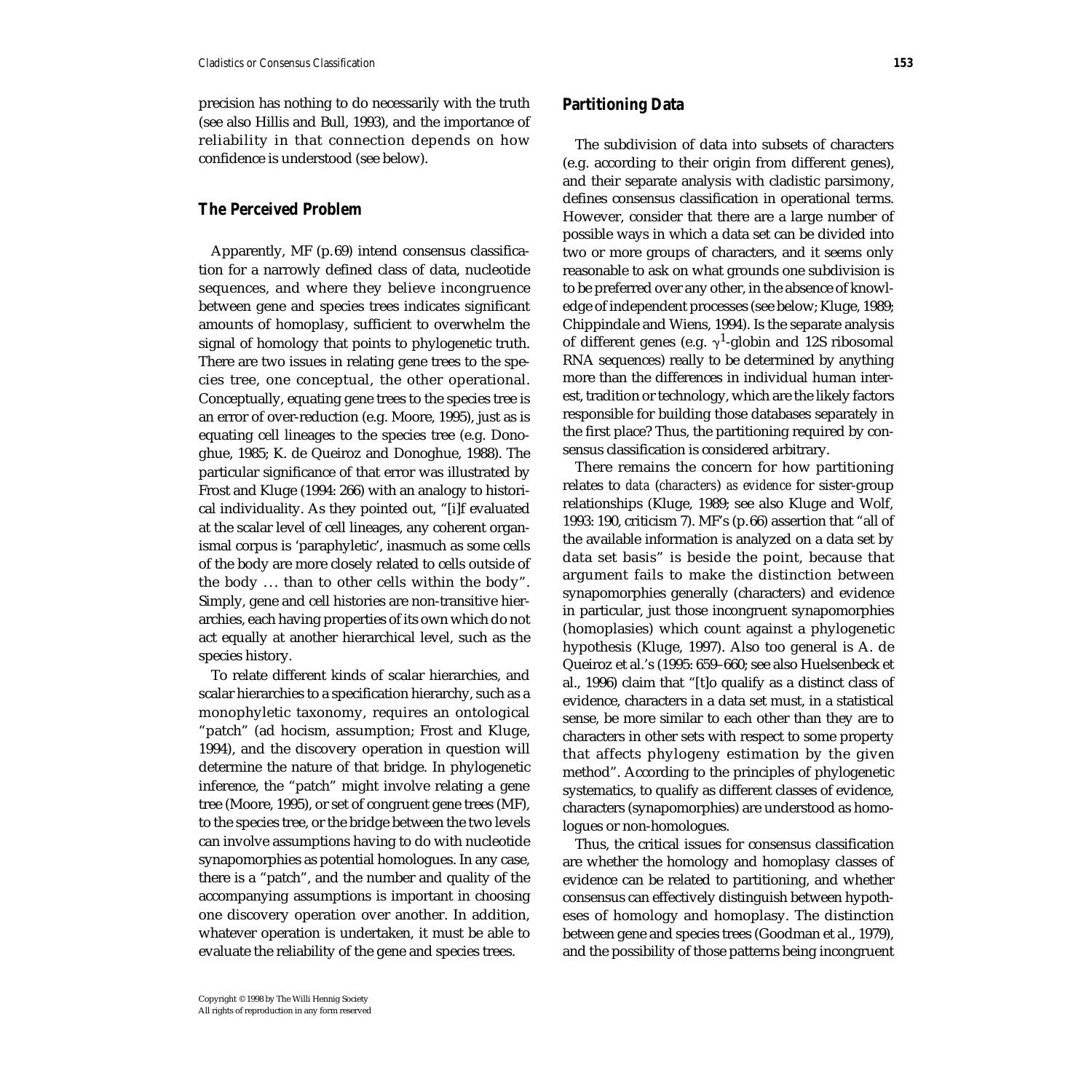(Pamilo and Nei, 1988; Doyle, 1992; Bull et al., 1993), have been considered relevant to these issues. For example, as A. de Queiroz et al. (1995: 664) conjectured, "separate analyses assume that the characters are independent estimators of the gene trees, not of the species tree, and consensus assumes that the different gene trees are not likely to differ from the species history in the same way". However, the absence of compelling empirical evidence for molecular characters being any more homoplasious than any other class of data (Sanderson and Donoghue, 1989; Donoghue and Sanderson, 1994; A. de Queiroz et al., 1995) suggests the need to partition nucleotide sequence data according to different genes is exaggerated. In any case, as the following discussion indicates, the consensus operation provides no real basis for distinguishing hypotheses of homology from homoplasy.

## **ASSUMPTIONS**

Cladistics involves few assumptions, and its scientific character is due in no small part to its reliance on but a single auxiliary premise (background knowledge) having to do with process, namely descent with modification (Darwin, 1859: 420; Kluge, 1997). Further, cladists eschew special knowledge claims, like those concerning rates of evolution, organism fitness, and ancestral species. Such assumptions can carry a particularly heavy burden when they cannot be tested empirically (e.g. most recent common ancestral species), or when they can be judged only in light of the hypothesis which required the assumption in the first place (e.g. a constant rate of character evolution).

Bull et al. (1993) argued for partitioning characters according to process, yielding so-called process partitions, which they defined as subsets of the available data which are evolving under demonstrably different rules (MF, p.68). Bull et al. took the position that significant differences in rules are demonstrated when data sets strongly support conflicting trees. In attempting to complete this line of argument for partitioning, MF (p.68) assert that "[t]hese heterogeneities are not likely the result of stochastic errors alone but are more likely due to separate histories for the different sets of characters and/or to systematic errors and model failures in the phylogeny reconstructions for at least some of

the data sets". MF go even further when arguing for the *independence* of process partitions. Thus, consensus classification includes an appeal to the special knowledge of partition independence, and such assumptions are absolutely critical to the proposition that taxonomic congruence assesses the accuracy of phylogenetic hypotheses.

MF (p.68) list several examples of what they mean by independent processes, all of which require knowledge of genetic linkage, pleiotropy, and/or gene function. However, as MF admit, genetic processes are not the only guide to independence, and one is left to wonder what other classes of processes might be considered. What about those referred to as epigenetic? What about those processes that ultimately affect the phenotype, such as natural selection (or selective neutrality)? It is doubtful that any of these assumptions can really be tested empirically, and consensus classification must be considered very heavily burdened by having to assume detailed knowledge of a wide variety of possible processes. Perhaps, at best, the genetic processes responsible for nucleotide sequence partitions might be investigated empirically; however, in granting that possibility, consensus classification would be of limited application—it would not then be a general approach to phylogenetic inference.

Thus, unlike cladistics, consensus classification requires the extra assumption(s) concerning independence between data sets. However, matters are even worse. As pointed out by Barrett et al. (1991: 492), if dependent characters are to be combined with each other, it is not clear why the independence of characters is reason for keeping them apart. MF ignore this logical contradiction in taxonomic congruence (Kluge and Wolf, 1993: 192), and consensus classification must continue to be judged internally inconsistent in this regard.

#### **Weighting Characters a Priori**

It is becoming increasingly popular to treat molecular sequence data with weights derived a priori, before a hypothesis of sister-group relationships has been tested (Hillis et al., 1993: 475). These are not "observed" weights; they are expected weights, weights characterized by theory and methodology only indirectly related to a phylogenetic hypothesis (Mindell and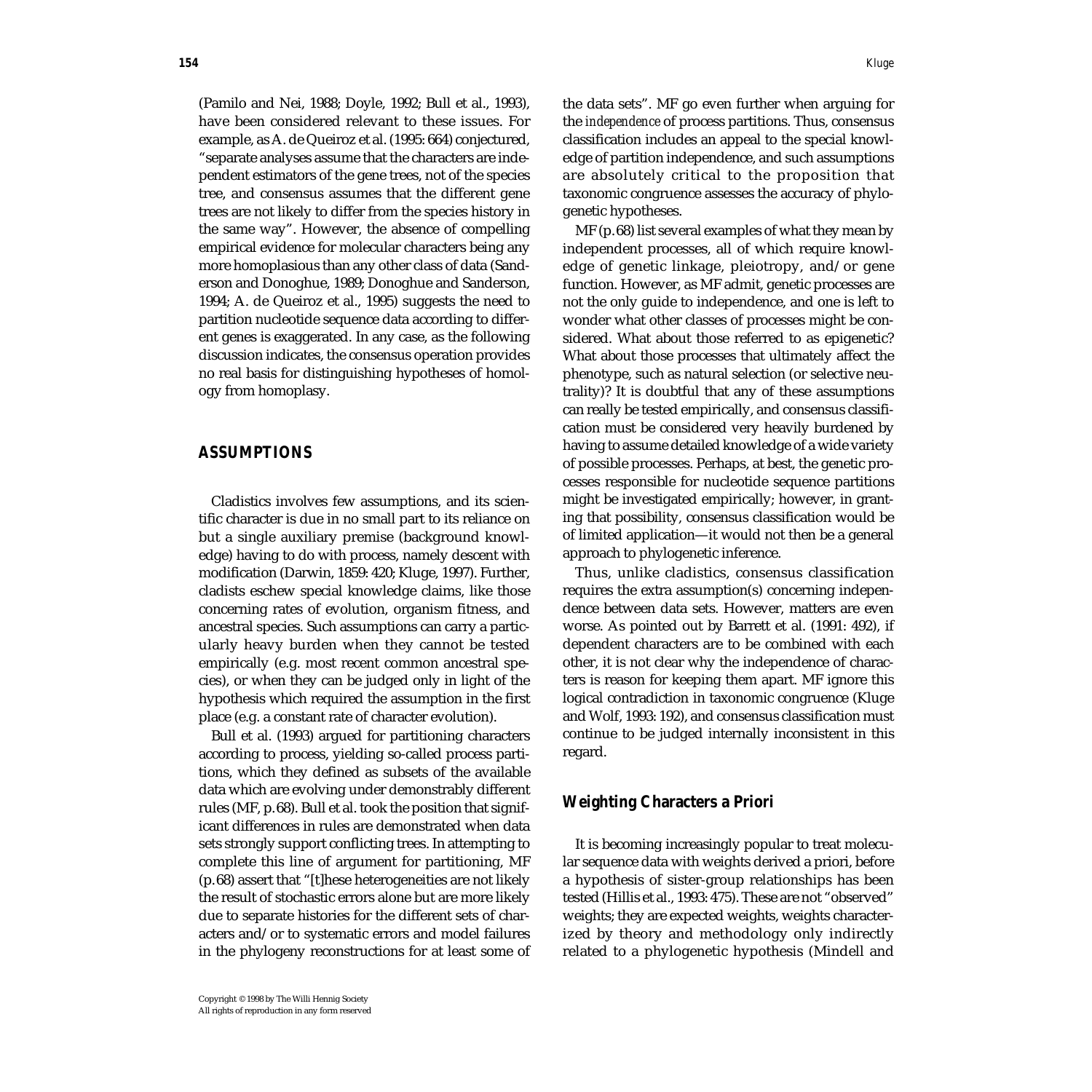Thacker, 1996). Ordinarily, a verification justification accompanies a priori weighting, the signal (homology) to noise (homoplasy) ratio in the data supposedly being improved by the use of those weights. However, the refutationist epistemology of cladistics argues against the use of such a priori weighting, because the assumptions required to justify the expected weights add to background knowledge, which decreases the probability of a cladistic hypothesis in light of its tests. Adding to background knowledge is a "slippery slope", which ultimately ends in tautology (Kluge, 1998).

Consensus classification also involves another type of a priori character weighting, one that necessarily follows from the methodology of taxonomic congruence. As Kluge and Wolf (1993: 189, criticism 5) pointed out, a best-fitting hypothesis of sister-group relationships is sought for each partitioned set of characters, which is a form of equal weighting, and when the number of characters differs among the subsets of the data, as it usually does, the constituent characters are then unequally weighted. MF did not attempt to defend the fact "that the consensus procedure implies weightings of its own" (Barrett et al., 1991: 487), both equal and unequal.

Testability requires that each character in a data matrix provide an independent, potential disconfirming, test. Also, independent synapomorphies may be considered of equal weight in this sense. Differential weighting of characters according to their estimated or assumed independence has been explored by several authors (Shaffer, 1986; Wheeler and Honeycutt, 1988; Donoghue and Sanderson, 1992; Dixon and Hillis, 1993; Chippindale and Wiens, 1994; A. de Queiroz et al., 1995: 673), and there seems to be no technical reason why the amount of evidence for character independence that MF might use to justify process partitions cannot be incorporated into an a priori weighting formula, nor why such an approach would not be effective. The concept of weighting might include Doyle's (1992) treatment of a gene tree as a single multistate variable, and including it with other character data to obtain a globally most parsimonious hypothesis of species relationships. If weighing can be considered an operational substitute for the character partitioning operation, then there would appear to be no need for taxonomic congruence (MF, p.66). Moreover, in the absence of taxonomic congruence, one is

then free to pursue total evidence, where explanatory power is maximized, and the consensus of fundamental cladograms is avoided (Kluge and Wolf, 1993: figure 2).

#### **Consensus**

As noted above, in consensus classification, verification is sought through consensus. Even if consensus is viewed only as a basis for playing it safe, rendering a conservative hypothesis (Swofford, 1991), and not as a basis for assessing phylogenetic truth, it remains the antithesis of refutation, which seeks decisive outcomes (Popper, 1992). In addition, as MF proposed (see also Swofford, 1991), *optimal and near optimal* phylogenetic hypotheses that result from the analysis of each partitioned subset of the data may be used in forming a *consensus* of the consensuses obtained from the partitioned data sets. Unfortunately, MF fail to respond to the argument that there is no good way to judge how near to optimal a hypothesis must be to be included (Kluge and Wolf, 1993: 191). Thus, one is left to conclude that the decision is arbitrary.

Although character congruence is applied in the analysis of each partitioned data set in consensus classification, the effectiveness of such testing is necessarily less than it might be were the data to remain unpartitioned (Kluge, 1997). Also, there is no guarantee that explanatory power will be maximized on the consensus hypothesis of phylogenetic relationships (Miyamoto, 1985; Kluge, 1989). Moreover, there is the likely possibility that the consensus cladogram will be "positively at odds" with respect to the signal in the unpartitioned data set (Barrett et al., 1991: 489; for several examples see Chippindale and Wiens, 1994: table 1). However, matters are even worse, because MF (p.70) advocate using the optimal *and* near optimal phylogenetic hypotheses obtained from the analysis of each partitioned subset (see also Swofford, 1991; Patterson et al., 1993: 178). As stated earlier, consensus classification must be judged internally inconsistent, because it involves the contradictory refutationist and verificationist philosophies and operational criteria.

The epistemological alternatives of refutation and verification necessarily have other important consequences for phylogenetic inference. For example, cladists and consensus classificationists exhibit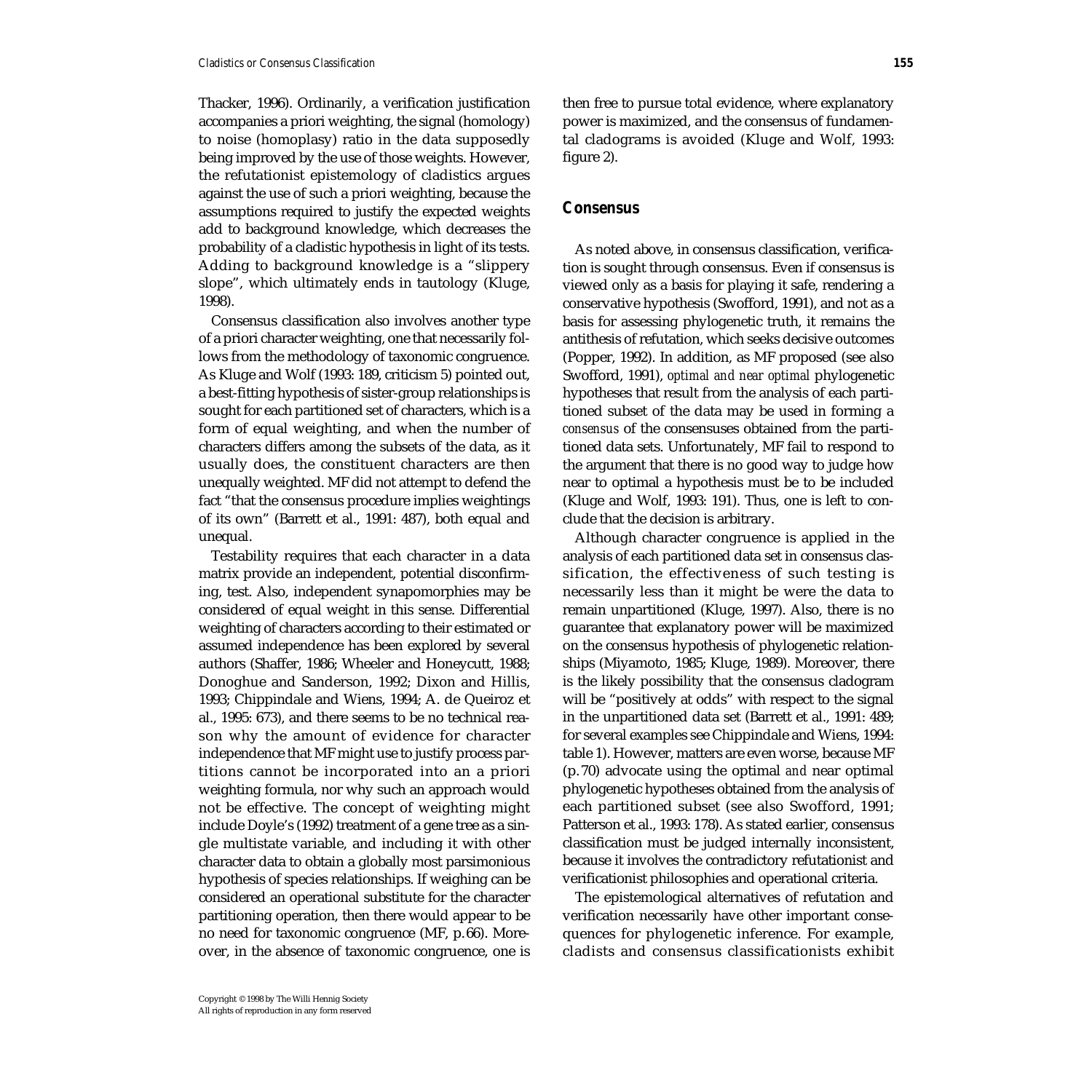distinctly different attitudes toward homoplasy. A most parsimonious cladistic hypothesis describes the histories of all characters included in the analysis, those synapomorphies which may provide evidence for common ancestry (presumed homologues), as well as those features which cannot, because of their independent origins (presumed homoplasies). On the other hand, it is the nature of consensus classification, with its emphasis on combinable components, to focus on just those characters which can be interpreted as having had unique and unreversed histories—the discovery of independently evolved traits, and an assessment of their phylogenetic informativeness, being of little or no concern. Consensus classification and compatibility (clique) analysis are alike in this regard, and both must be considered incomplete verificationist approaches to phylogenetic inference (Farris and Kluge, 1979: 403). At the very least, consensus classification and compatibility analysis give the impression that homoplasy is not a historical pattern, and if not then they give the appearance of confounding ontology and epistemology (e.g. Turner and Zandee, 1995: 70).

#### **Reliability**

There are strongly held competing views on how reliability is assessed in phylogenetic inference. In general, cladists emphasize degree of corroboration (support) as the basis for hypothesis choice (e.g. Bremer, 1994). Also, as noted above, corroboration and refutation are simply alternative results of testing. The verificationist contrast to refutation is exemplified by MF (see also Lanyon, 1993), who emphasize induction, verification through consensus, and unabashedly state their claims in terms of truth (not just verisimilitude!). For example, MF (p.64), and elsewhere (Miyamoto and Cracraft, 1991; Miyamoto et al., 1994: 236; see also Hillis and Bull, 1993: 485), contend that taxonomic congruence "is part of the age-old tradition in science of *hypothesis testing with new independent information*. It remains the most familiar way for practicing systematists to test the accuracy [truth] of their phylogenetic conclusions" (my italics). The traditional form of hypothesis testing referred to by MF is induction, "the collection and (statistical) tabulation of instances, especially confirming instances" (Popper, 1992: 256).

However, MF fail to mention that it is highly debatable whether induction can assess accuracy or provide a decisive basis for choosing among hypotheses (see epigraph), and that being a "tradition" carries no weight in arguments pro or con induction.

According to MF, reliability is some function of consensus—a consensus is formed of the optimal and near optimal phylogenetic hypotheses that result from the analysis of each partitioned subset of the data, and then a consensus is formed of the consensuses obtained from the partitioned data sets. As underscored earlier, consensus classification assumes that the different data sets analysed for consensus are independent process partitions. And, again according to MF (p.64), it is the consensus derived from such differently defined data sets that "are expected to converge onto the *true species phylogeny*" (my italics; see also Miyamoto and Cracraft, 1991; Lanyon, 1993; Sheldon and Bledsoe, 1993; Miyamoto et al., 1994; A. de Queiroz et al., 1995).

MF do not discuss how confidence in a consensus hypothesis is to be measured exactly, nor how partitioning data provides a "more powerful test" than a total evidence analysis. However, confidence in taxonomic congruence is suggested in MF's assertion that "[a]s process partitions, the different evolutionary and biological properties of data sets make it more likely that the agreement among their topologies is the result of the true species phylogeny" (p.67; see also Prager and Wilson, 1978; McKitrick, 1985; Hillis, 1987, 1995; Miyamoto and Cracraft, 1991; Sheldon and Bledsoe, 1993: 256–257). How convincing can this claim be, however, when total evidence analyses give, as they usually do, different and more fully explained results from those produced by taxonomic congruence? Moreover, those who endorse taxonomic congruence do not all agree as to the nature of consensus. For example, Hillis (1995: 11; see also Swofford, 1991) stated that "it is important *not* to interpret consensus trees as estimates of phylogenies but rather simply as statements about areas of agreement among trees" (my italics). According to Hillis and Bull (1993; see also Felsenstein, 1985), it is repeatability, not accuracy, which is at issue. In any case, shifting the focus to "areas of agreement" still leaves open the questions of how to optimize that criterion, (e.g. which consensus method to use), and what might justify that criterion (see Kluge and Wolf, 1993: 188, criticism 3). The recent literature on component analysis and three-taxon statements suggests that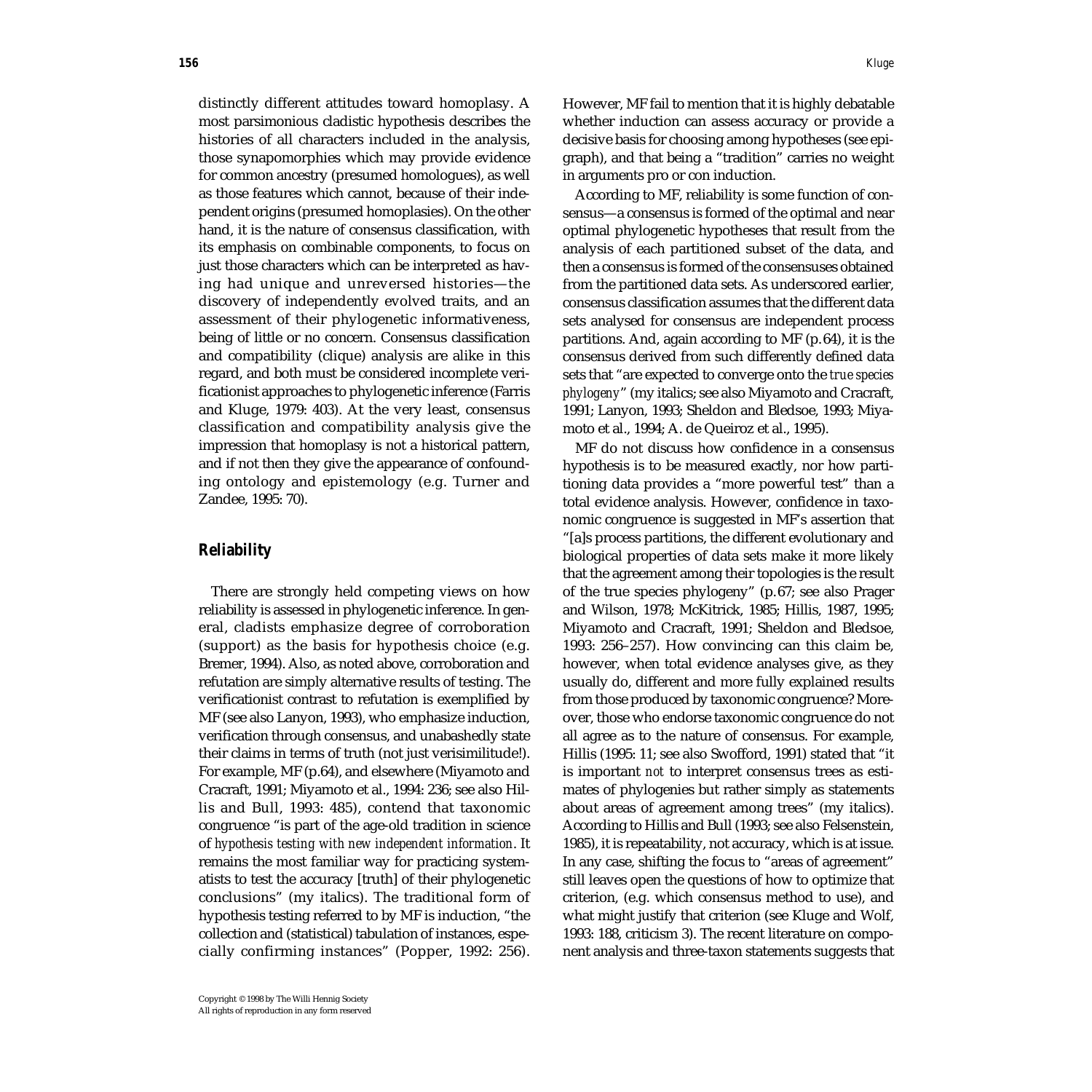finding satisfactory answers to these two questions will be difficult (for recent review see Kluge, 1994).

Two simple examples illustrate how difficult it is to connect independence to accuracy in phylogenetic inference. For the sake of argument in the first example, assume rooted cladogram (A,B)C to be true, that is to say that taxa A and B share a more recent common ancestor than either does with C. Further assume that there are two or more characters (indefinitely many if you wish), or sets of characters, whose synapomorphy distribution 110 fits exactly that true phylogeny. In terms of deductive logic, there are two premises in this example, (A,B)C and 110, and although those premises are perfectly consistent some extra assumption is required to link them together *causally*—a causation that would lead to the conclusion that congruent synapomorphies are indeed homologues (Farris, 1983). Contrary to what MF assert, the bridge is not made by measuring the independence of characters, either as pairs, or as larger sets. Of course, failure of the assumption of character independence can significantly alter one's choice of the most parsimonious cladogram (Farris, 1983); however, that effect by itself does not measure the truth of those hypothesized sister-group relationships.

Character compatibility analysis provides another example, and one where the absence of a reasonable argument for bridging has contributed to the method's failure to be widely accepted in phylogenetic inference. Although logic may dictate that "[*a*]*ll characters that support true evolutionary history must be members of the same clique*" (Meacham, 1980: 156), that is a long way from being able to ascribe truth to any particular set of compatible characters, even the set (clique) with the largest number of characters. In fact, all that one can conclude logically from compatibility analysis is that one or the other, or both, of two *incompatible* characters must be homoplasious. Adding the condition of independence to each of the pairwise compatible characters in the largest clique does not make a bridge to homologues and the truth—there remains a leap of faith.

Some argument, assumption, or theory is necessary to be able to bridge the assumption of independence to the truth, and MF fail to make that connection. The only thing "more" that taxonomic congruence offers over total evidence is the requirement for special knowledge. Such special knowledge claims will simply not carry the day given the coherence and generality of cladistics, of which total evidence is a part. Maximizing explanatory power may not be a guarantee of accuracy, "but then accuracy as it pertains to knowing the *truth* is not an obsession of cladists" (Kluge, 1995: 77).

## **ACKNOWLEDGEMENTS**

Jeff Doyle and Tod Reeder generously gave me their perspectives on gene and species trees. Alan de Queiroz kindly provided a preprint of the A. de Queiroz et al. (1995) paper. I thank Jennifer Ast, Jim Carpenter, Alan de Queiroz, Darrel Frost, Barb Lundrigan, Dave Mindell, Ed Wiley, and Alan Wolf for criticizing the manuscript in its early stages of development; however, I alone am responsible for its final content. The manuscript was completed at the Cladistics Institute, Harbor Springs, Michigan.

## **REFERENCES**

- Barrett, M., Donoghue, M. J., and Sober, E. (1991). Against consensus. *Syst. Zool.* **40**, 486–493.
- Bremer, K. (1994). Branch support and tree stability. *Cladistics* **10**, 295–304.
- Bull, J. J., Huelsenbeck, J. P., Cunningham, C. W., Swofford, D. L., and Waddell, P. J. (1993). Partitioning and combining data in phylogenetic analysis. *Syst. Biol.* **42**, 384–397.
- Chippindale, P. T., and Wiens, J. J. (1994). Weighting, partitioning, and combining characters in phylogenetic analysis. *Syst. Biol.* **43**, 278–287.
- Darwin, C. (1859). "On the Origin of Species". 1964 facsimile reprint of first edition. Harvard University Press, Cambridge, Massachusetts.
- De Queiroz, A., Donoghue, M. J., and Kim, J. (1995). Separate versus combined analysis of phylogenetic evidence. *Ann. Rev. Ecol. Syst.* **26**, 657–681.
- De Queiroz, K., and Donoghue, M. J. (1988). Phylogenetic systematics and the species problem. *Cladistics* **4**, 317–338.
- Dixon, M. T., and Hillis, D. M. (1993). Ribosomal RNA secondary structure: Compensatory mutations and implications for phylogenetic analysis. *Mol. Biol. Evol.* **10**, 256–267.
- Donoghue, M. J. (1985). A critique of the biological species concept and recommendations for a phylogenetic alternative. *Bryologist* **88**, 172–181.
- Donoghue, M. J., and Sanderson, M. J. (1992). The suitability of molecular and morphological evidence in reconstructing plant phylogeny. *In* "Molecular Systematics of Plants" (P. S. Soltis, D. E. Soltis, and J. J. Doyle, Eds.), pp.340–368. Chapman and Hall, New York.
- Donoghue, M. J., and Sanderson, M. J. (1994). Complexity and homology in plants. *In* "Homology: The Hierarchical Basis of Comparative Biology" (B. Hall, Ed.), pp.393–421. Academic Press, San Diego, California.
- Doyle, J. J. (1992). Gene trees and species trees: Molecular systematics as one-character taxonomy. *Syst. Bot.* **17**, 144–163.